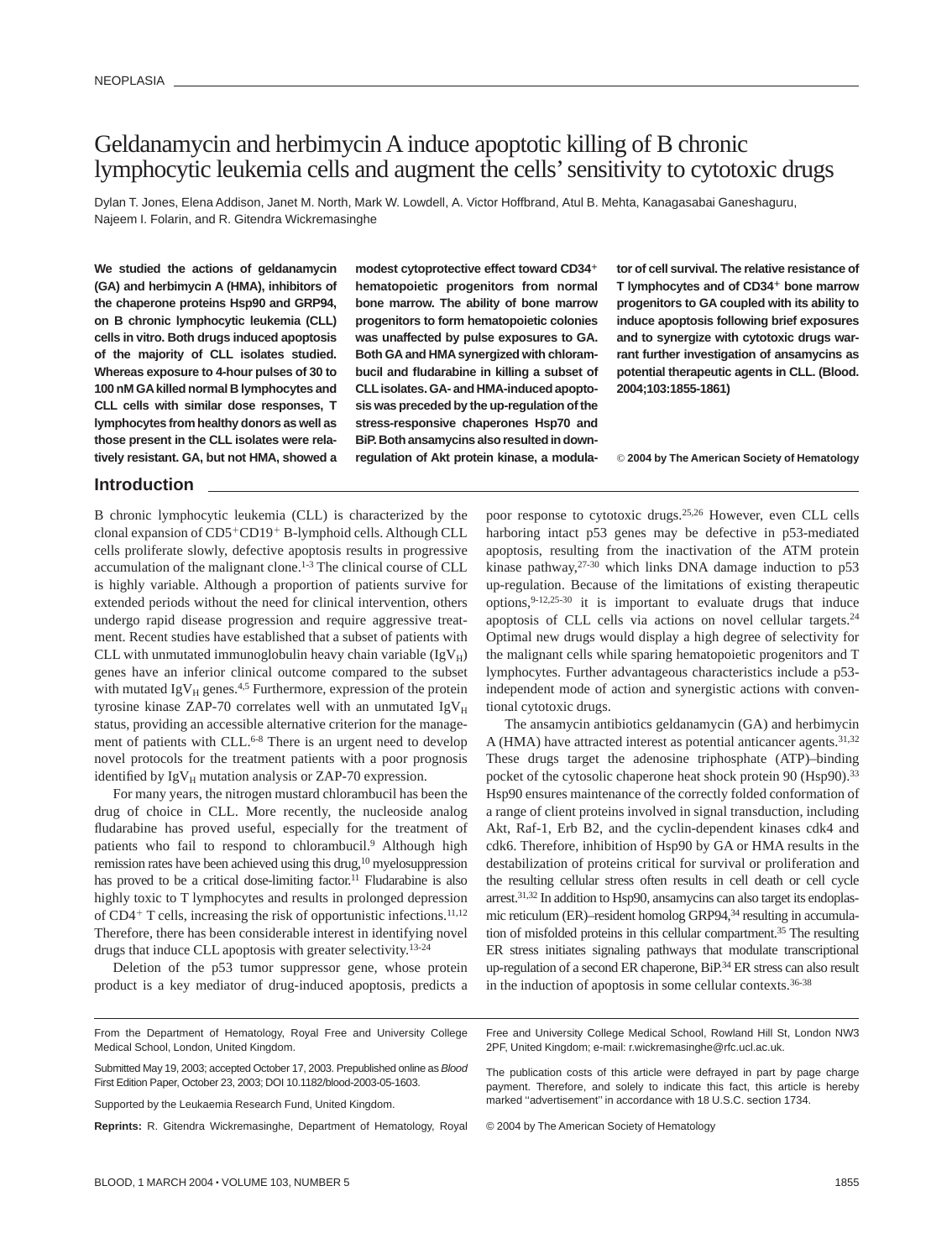Here we have studied the actions of GA and HMA on CLL cells in vitro. We show that CLL cells are sensitive to brief pulses of GA at low nanomolar concentrations, whereas bone marrow CD34 stem cells and T cells are substantially more resistant to the drug. Synergistic interactions between GA and cytotoxic drugs are also documented. GA is also shown to induce apoptosis by a p53 independent mechanism.

### **Patients, materials, and methods**

### **Reagents**

Tissue culture materials were from Invitrogen (Paisley, United Kingdom). Chlorambucil, fludarabine, and 3-4,5-dimethylthiazol-2,5-diphenyl tetrazolium bromide (MTT) were from Sigma (Poole, United Kingdom). HMA and GA were from Calbiochem (Nottingham, United Kingdom). All drugs were dissolved in dimethyl sulfoxide and stored at  $-20^{\circ}$ C in aliquots. Annexin V was from Bender MedSystems (San Bruno, CA).

### **Patients and cells**

This investigation was approved by the institutional Ethics Committee of the Royal Free Hospital, London, United Kingdom. Patients with CLL were classified into Binet stages A, B, or C by established clinical criteria.39 Patients had not received treatment for at least 3 months prior to study. After patients provided informed consent, peripheral blood was collected in heparinized vials. Malignant cells were isolated by sedimentation on Lymphoprep gradients (Matrix Technologies, Wimslow, United Kingdom) as described.<sup>40</sup> All CLL isolates studied contained less than  $5\%$  CD2<sup>+</sup> cells as determined by fluorescence-activated cell sorting (FACScan) analysis.40 Cells were cultured in RPMI 1640 medium supplemented with 100 U/mL penicillin, 100 g/mL streptomycin, and 10% fetal calf serum.

Normal peripheral blood mononuclear cells were isolated on Lymphoprep gradients. Monocytes were depleted by adherence on plastic tissue culture surfaces.40 B and T lymphocytes were isolated by negative selection procedures using the appropriate magnetically activated cell sorting (MACS) immunomagnetic cell isolation kits (Miltenyi Biotec, Bergisch Gladbach, Germany) and subsequently cultured in basal medium. B and T cells were more than 95% pure as judged by FACScan analysis of CD19 and CD2 expression.

 $CD34<sup>+</sup>$  cells were isolated from normal bone marrow using the Direct CD34 Progenitor Cell Isolation Kit (Miltenyi Biotec). More than 90% of the isolated cells were CD34<sup>+</sup> by FACScan analysis and were cultured in basal medium additionally supplemented with 10 ng/mL interleukin 3 and 40 ng/mL each of stem cell factor and Flt 3 ligand (Peprotech, London, United Kingdom).

#### **Determination of IC50 and combination index**

Cytotoxicity was assessed by carrying out triplicate assays for the reduction of MTT.41 Synergistic drug actions were evaluated by computing the combination index  $(CI)$  as described.<sup>42</sup> Cytotoxic drugs and ansamycins were combined at ratios determined by their approximate inhibitory concentration of 50% (IC $_{50}$ ) values toward CLL cells.<sup>42</sup> The cytotoxic actions of serial 2-fold dilutions of these fixed-ratio combinations as well as the effects of individual drugs were determined. Data were analyzed by constructing median effect plots using CalcuSyn software (Biosoft, Ferguson, MO). Values of  $IC_{50}$  and CI were obtained from these plots. CI values more than 1.1 were considered to indicate antagonistic drug interactions, those between 0.9 and 1.1 were considered to indicate additivity, and those below 0.9 were considered to indicate synergistic interactions.<sup>42</sup>

### **FACScan analysis of cell killing**

Cells ( $5 \times 10^6$ /mL) were exposed to 4-hour pulses of HMA or GA, washed, and resuspended in basal medium. Following a further 20-hour incubation, cell death was evaluated by FACScan analysis of annexin V–stained cells as described.43 CLL and normal lymphoid populations were simultaneously stained with phycoerythrin-labeled anti-CD19 antibody (Becton Dickinson, Oxford, United Kingdom) to allow separate analysis of the CD19<sup>+</sup> (B-cell) and CD19<sup>-</sup>

(T-cell) populations. Residual monocytes were excluded from analysis by using forward versus side scatter to gate on the lymphoid population.

Agent-specific cell death was computed using a published equation<sup>44</sup>: agent-specific death  $=$  % annexin-positive cells induced by agent  $-$  % annexin-positive cells in untreated control/ $100 - %$  annexin-positive cells in untreated control.

#### **Culture of bone marrow progenitor cells**

Bone marrow cells were incubated in triplicate in methylcellulosecontaining cultures as described,<sup>45</sup> using the MethoCult GFH4434 kit (StemCell Technologies, Vancouver, BC, Canada). Granulocyte-macrophage colony-forming units (CFU-GMs) and erythroid burst-forming units (BFU-Es) were scored after 14 days of incubation.

#### **Western blotting**

Proteins were extracted as described.<sup>46</sup> Protein concentrations were determined using a colorimetric assay (Bio-Rad, Hemel Hempstead, United Kingdom). Twenty-five micrograms protein per lane was loaded onto 4% to 12% sodium dodecyl sulfate-polyacrylamide gradient gels (Invitrogen). Following electrophoresis, proteins were transferred onto Hybond enhanced chemiluminescence (ECL) membranes (Amersham International, Little Chalfont, United Kingdom). Membranes were blocked in Trisbuffered saline (20 mM Tris [tris(hydroxymethyl)aminomethane]–HCl, pH 7.6, 150 mM NaCl, 0.2% polyoxyethylene sorbitan monolaureate) containing 5% (wt/vol) polyvinylpyrrolidone and 2% (vol/vol) calf serum and exposed overnight to primary antibodies in the same solution. Membranes were washed 3 times in Tris-buffered saline and exposed to an appropriate horseradish peroxidase-linked secondary antibody (Dako, Glostrup, Denmark) for 3 hours. Following further washing, immunoreactive bands were detected using the ECL system (Amersham International). Band intensities were quantified using the GS-700 Imaging Densitometer and Quantity One Software (Bio-Rad).

Antibodies against the following proteins were used in Western blotting experiments: p116 poly(ADP ribose) polymerase (PARP) and XIAP (Becton Dickinson); p85 PARP (Promega, Southampton, United Kingdom);  $\beta$ -actin (Sigma); Bcl-2 (Dako); p53 (anti-DO-1 monoclonal), Raf, Mcl-1, Hsp70, and BiP/GRP78 (Santa Cruz Biotechnology, Wembley, United Kingdom); and Akt (Cell Signaling Technologies, Hitchin, United Kingdom).

For analysis of ZAP-70 expression, CLL cells were purified further by removal of T lymphocytes using the B-cell isolation kit (Miltenyi Biotec). Final preparations contained less than  $0.5\%$  CD2<sup>+</sup> cells. Western blots were analyzed using a ZAP-70 antibody (Upstate Biotechnology, Lake Placid, NY) and normalized with respect to actin.

#### **Polymerase chain reaction**

RNA extraction, cDNA syntheses, and polymerase chain reactions (PCRs) were carried out as described.40 Primer sequences were as follows: BiP (annealing temperature 55°C): forward: GTT CTC ACT AAA ATG AAA GAA ACC GCT; reverse: GGA CGG GCT TCA TAG TAG ACC G; actin (annealing temperature 58°C) forward: TGC TAT CCA GGC TGT GCT AT; reverse: GAT GGA GTT GAA GGT AGT TT.

PCR products were fractionated on agarose gels and stained with ethidium bromide. Band intensities were quantified using the Gel Doc 2000 system (Bio-Rad).

#### **Statistical methods**

The significance of the difference between mean  $IC_{50}$  or CI values between different subsets of patients with CLL was evaluated using Student *t* test for unpaired samples. Differences between  $IC_{50}$  values for cytotoxic drugs in the absence or presence of ansamycins were compared using the *t* test for paired samples.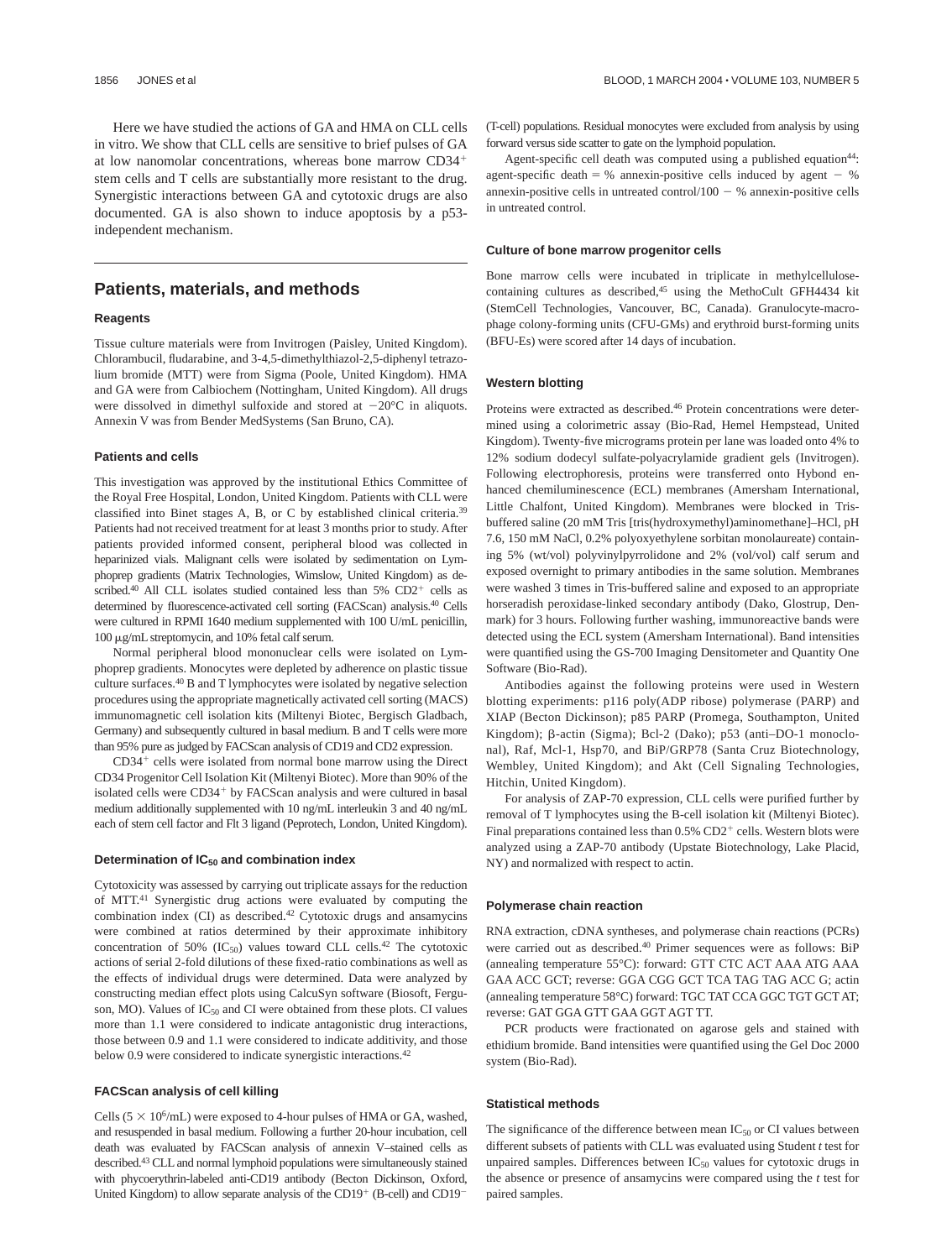## **Results**

### **GA is selectively toxic toward CLL cells**

We used the annexin V–binding  $assay<sup>43</sup>$  to compare the sensitivities of CLL cells, normal T and B lymphocytes, and CD34<sup>+</sup> bone marrow hematopoietic progenitor cells to GA and HMA. In this series of experiments, cells were exposed to 4-hour pulses of the drugs, then washed and incubated for a further 24 hours prior to quantitation of agent-specific cell killing. CLL cells and normal B lymphocytes were equally sensitive to GA at all concentrations tested (Figure 1A). However, T lymphocytes from healthy donors were substantially less sensitive than CLL cells. Autologous T cells present in the CLL isolates were less sensitive than CLL cells, but were more sensitive than T cells from healthy donors. The different sensitivities of normal and autologous T cells may be accounted for by the altered distribution of T-cell subsets in CLL.<sup>2</sup> GA protected  $CD34<sup>+</sup>$  cells from spontaneous apoptosis (Figure 1A).

HMA was also equally toxic toward CLL cells and normal B lymphocytes (Figure 1B). Whereas normal T cells were relatively resistant to HMA, patients' autologous T cells were as sensitive as CLL cells. Normal CD34<sup>+</sup> hematopoietic progenitors were essentially resistant to 300 nM HMA but were more sensitive at higher concentrations of the drug (Figure 1B). Taken together, these data suggest that GA shows a greater selectivity in killing CLL cells than does HMA.

We confirmed the resistance of hematopoietic progenitors to GA by exposing bone marrow mononuclear cells to 4-hour pulses of 30 or 100 nM of the ansamycin, followed by plating in standard colony-forming assays. The data summarized in Table 1 show that neither the formation of granulocyte-macrophage colonies nor of erythroid bursts was inhibited by exposure to GA.

### **Sensitivity of CLL isolates to ansamycins is independent of ZAP-70 status**

 $IC_{50}$  values for GA, derived from MTT dye reduction assays, are listed in Table 2, together with clinicopathologic data on individual



**Figure 1. Toxicity of GA and HMA toward lymphocytes and bone marrow progenitors.** Cells were incubated at 37°C for 4 hours with the indicated concentrations of GA (A) or HMA (B), washed free of the drug, and incubated for a further 24 hours. Specific cell death was quantified by annexin V staining. Error bars indicate SEM.

#### **Table 1. Effect of a GA pulse on colony formation by bone marrow progenitors**

|                | $+30$ nM GA $(P)$  | $+100$ nM GA $(P)$  |
|----------------|--------------------|---------------------|
| CFU-GM         | $96 \pm 14$ (.72)  | $112 \pm 15$ (.64)  |
| BFU-E          | $106 \pm 23$ (.94) | $131 \pm 16$ (.19)  |
| Total colonies | $98 \pm 18(0.89)$  | $100 \pm 9.5$ (.03) |

Bone marrow mononuclear cells from 3 healthy donors were incubated for 4 hours at 37°C with the indicated concentrations of GA, washed free of the drug, and plated for assay of colony formation. Colonies were counted at 14 days. Data are shown as percentages of colonies detected in untreated cultures  $\pm$  SEM. P values were determined by the Student t test for paired samples.

patients and their ZAP-70 expression status.  $IC_{50}$  values ranged from 0.01 to 0.68  $\mu$ M, with a median value of 0.06  $\mu$ M. There was no significant difference ( $P = .45$ ) between the mean IC<sub>50</sub> for the ZAP-70<sup>-</sup> (0.17  $\pm$  0.08  $\mu$ M; n = 10) and ZAP-70<sup>+</sup> (0.10  $\pm$  0.04  $\mu$ M; n = 11) isolates.

 $IC_{50}$  values for HMA are listed in Table 3. The median  $IC_{50}$  $(0.31 \mu M)$  was 5-fold greater than that for GA. Again, there was no significant difference ( $P = .29$ ) between the mean IC<sub>50</sub> for the ZAP-70<sup>-</sup> (0.48  $\pm$  0.24  $\mu$ M; n=4) and ZAP-70<sup>+</sup> (0.27  $\pm$  0.09  $\mu$ M;  $n = 9$ ) isolates.

The sensitivities of CLL isolates toward either GA or HMA also failed to correlate with Binet stage, treatment history, or lymphocyte count (Table 2).

#### **GA up-regulates chaperone protein expression in CLL cells**

We carried out Western blot experiments to determine the molecular consequences of GA treatment of CLL cells. GA induced activation of the apoptotic protease caspase 3, as evidenced by the cleavage of its substrate PARP to an 85-kDa fragment (Figures 2 and 3). Inhibition of the functions of the cytosolic chaperone Hsp90 and of the ER-resident chaperone GRP94 often result in upregulation of Hsp70<sup>47</sup> and BiP,<sup>34</sup> respectively. GA-induced upregulation of Hsp70, but not of BiP, was evident in cells from patient 3 (Figure 2), whereas both chaperones were up-regulated in cells from patient 20 (Figure 3). In a total of 7 isolates studied, simultaneous up-regulation of BiP and Hsp70 was seen in 5 isolates and of either BiP or Hsp70 only in one each of the remaining 2 samples (not shown). These data suggest that the induction of a heat shocklike response via inhibition of Hsp70, of an ER stress response via blockade of GRP98, or both, may contribute to killing of CLL cells by GA.

The Akt protein kinase plays a key role in maintaining the survival of CLL cells.<sup>46</sup> A marked decline in levels of this protein was evident 4 hours after addition of GA to cells from patient 3 and was sustained over the subsequent 20 hours (Figure 2). We failed to detect significant diminutions in expression of the antiapoptotic proteins Bcl-2 and Mcl-1 and of XIAP or of the Raf protein kinase in the same experiment (Figure 2).

A more transient decline in Akt levels was evident at 4 hours when cells from patient 20 were treated with GA (Figure 3). Levels of Mcl-1 and XIAP were decreased following 24 hours of incubation with the ansamycin. Because these events were coincident with the onset of caspase activation, it is not clear whether down-regulation of any of these antiapoptotic proteins may have contributed to cell killing or were merely a consequence of activation of apoptotic proteases. However, in a total of 7 isolates studied, a decline in Akt levels preceding caspase activation was clearly evident in 6 experiments, suggesting that this event may contribute to GA-induced apoptosis induction in the majority of cases.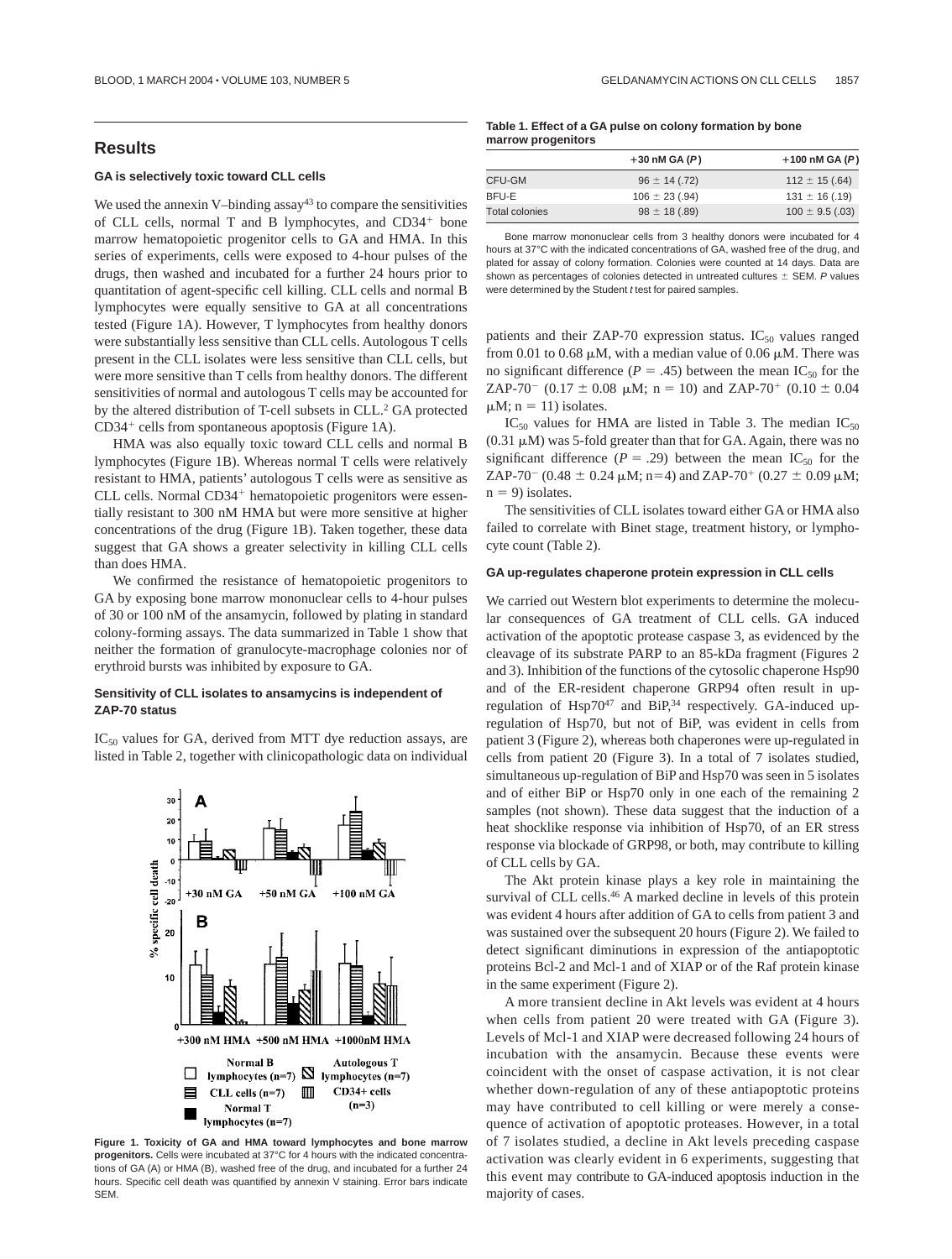Table 2. IC<sub>50</sub> values for chlorambucil or fludarabine alone or in the presence of GA

| <b>Patient</b><br>no. | Sex/age,<br>y/stage | <b>Previous</b><br>treatment | Lymphocyte count,<br>$\times$ 10 <sup>9</sup> /L | <b>ZAP-70</b><br>status | $IC_{50}$ , $\mu$ M |      |                |           |                   |
|-----------------------|---------------------|------------------------------|--------------------------------------------------|-------------------------|---------------------|------|----------------|-----------|-------------------|
|                       |                     |                              |                                                  |                         | GA                  | Chl  | Chl/GA, 1000:1 | Flu       | Flu/GA, 100:1     |
| $\mathbf{1}$          | M/72/A              | Chl                          | 66.8                                             | Negative                | 0.61                | 24.2 | 23.7           | 3.3       | 2.2               |
| $\overline{2}$        | M/78/A              | None                         | 54.1                                             | Negative                | 0.17                | 61.8 | $13.7*$        | 1.2       | $0.3*$            |
| 3                     | M/72/A              | Chl                          | 66.7                                             | Positive                | 0.08                | 167  | $14.3*$        | 5.4       | $1.7+$            |
| 4                     | F/75/B              | None                         | 47.4                                             | Positive                | 0.14                | 68.6 | $16.3*$        | 3.3       | $1.6+$            |
| 5                     | <b>M/72/C</b>       | Chl/Flu                      | 74.9                                             | Positive                | 0.11                | 27.8 | $9.0+$         | 2.0       | $0.96+$           |
| 6                     | M/76/C              | None                         | 25.9                                             | Positive                | 0.50                | 50.9 | 42.3           | 7.5       | 4.8               |
| $\overline{7}$        | M/73/B              | Chl                          | 30.8                                             | Positive                | 0.03                | 8.8  | 10.4           | 0.76      | $0.22$ †          |
| 8                     | M/75/A              | None                         | 23.6                                             | Negative                | 0.09                | 60.5 | $23.3+$        | 1.2       | 1.2               |
| $9\,$                 | M/57/B              | None                         | 34.0                                             | Negative                | 0.01                | 20.2 | $7.1+$         | 0.38      | 0.11 <sup>†</sup> |
| 10                    | M/56/B              | None                         | 10.9                                             | Positive                | 0.02                | 13.2 | $5.7+$         | 2.6       | 0.77 <sup>†</sup> |
| 11                    | M/49/A              | None                         | 24.4                                             | Positive                | 0.06                | 13.3 | $6.5+$         | 1.1       | 0.75              |
| 12                    | M/82/C              | Chl                          | 81.1                                             | Positive                | 0.07                | 10.7 | 6.1            | 0.68      | 0.55              |
| 13                    | M/83/A              | None                         | 43.9                                             | Positive                | 0.01                | 5.3  | 3.6            | 0.77      | 0.37              |
| 14                    | F/63/C              | Chl                          | 10.1                                             | Negative                | 0.68                | 22.6 | 21.2           | <b>ND</b> | <b>ND</b>         |
| 15                    | M/66/C              | None                         | 20.2                                             | Negative                | 0.06                | 20.3 | $10.1+$        | 0.70      | $0.25+$           |
| 16                    | M/80/B              | None                         | 45.9                                             | Negative                | 0.03                | 21.8 | $7.6+$         | 0.45      | $0.20+$           |
| 17                    | M/62/B              | Chl                          | 41.2                                             | Negative                | 0.01                | 18.3 | $6.9+$         | 0.38      | 0.47              |
| 18                    | F/63/C              | Chl                          | 108                                              | Positive                | 0.07                | 76.4 | $10.6*$        | 0.87      | 1.2               |
| 19                    | F/69/C              | Chl                          | 63.0                                             | Negative                | 0.03                | 44.4 | $8.9*$         | 0.81      | 0.98              |
| 20                    | F/78/A              | None                         | 25.5                                             | Positive                | 0.04                | 18   | $7.7*$         | 0.19      | 0.18              |
| 21                    | M/70/A              | None                         | 10.6                                             | Negative                | 0.01                | 7.1  | 5.9            | <b>ND</b> | <b>ND</b>         |

Chl indicates chlorambucil; Flu, fludarabine; and ND, not done.

\*Isolates whose  $IC_{50}$  was decreased by more than 75% in the presence of GA.

 $†$ Isolates whose IC<sub>50</sub> was decreased by more than 50% in the presence of GA.

The induction of BiP in response to induction of ER stress is regulated at the transcriptional level.36 We used semiquantitative reverse transcriptase-PCR to show that BiP transcripts were induced 2- to 3-fold relative to actin transcripts in CLL cells treated for 8 hours with 100 nM GA (Figure 4). The induction of BiP transcripts by GA was confirmed in 2 additional experiments (not shown).

Treatment of cells from patient 16 with GA or HMA also resulted in the early decline in Akt levels and simultaneous up-regulation of Hsp70 and of BiP (not shown), suggesting similar mechanisms of death induction by both the ansamycins studied here.

### **GA and HMA synergize with cytotoxic drugs in killing CLL cells**

 $IC_{50}$  values for chlorambucil alone or in the presence of GA at a 1000:1 molar ratio are presented in Table 2. GA decreased the  $IC_{50}$ 

| Table 3. $IC_{50}$ values for chlorambucil or fludarabine alone or |
|--------------------------------------------------------------------|
| in the presence of HMA                                             |

| <b>Patient</b> | $IC_{50}$ , $\mu$ M     |              |                    |            |                      |  |  |
|----------------|-------------------------|--------------|--------------------|------------|----------------------|--|--|
| no.            | <b>HMA</b>              | Chl          | Chl/HMA, 100:1     | Flu        | <b>Flu/HMA, 10:1</b> |  |  |
| $\mathbf{1}$   | 1.2                     | 24.2         | 23                 | 3.3        | $\overline{4}$       |  |  |
| 2              | 0.45                    | 61.8         | $12.6*$<br>1.2     |            | 0.77                 |  |  |
| 3              | 0.86                    | 167          | $8.9*$<br>5.4      |            | 1.3                  |  |  |
| 4              | 0.46<br>68.6<br>$16.3*$ |              | 3.3                | 1.6        |                      |  |  |
| 5              | 0.31                    | 18.4<br>27.8 |                    | 2.0<br>7.5 | 1.1                  |  |  |
| 6              | 0.65<br>50.9            |              | 26.6               |            | $3.3+$               |  |  |
| $\overline{7}$ | 0.09                    | 8.8          | 5.1                | 0.76       | $0.27+$              |  |  |
| 8              | 0.541                   | 60.5         | $20.7+$            | 1.2        | 1.3                  |  |  |
| 9              | 0.04                    | 20.2         | $4.0*$             | 0.38       | 0.29                 |  |  |
| 10             | 0.14                    | 13.2         | 14.6               | 2.6        | 1.9                  |  |  |
| 11             | 0.24                    | 13.3         | 1.1<br>10.8<br>0.6 |            |                      |  |  |
| 12             | 0.16                    | 10.7         | 6.2                | 0.68       | 0.73                 |  |  |
| 13             | 0.06                    | 5.3          | 4.1                | 0.77       | 0.34                 |  |  |

The patient numbers are as described in the first column of Table 2.

\*Isolates whose  $IC_{50}$  was decreased by more than 75% in the presence of HMA.  $\dagger$ Isolates whose IC<sub>50</sub> was decreased by more than 50% in the presence of HMA. values for chlorambucil by more than 50% in 14 (67%) of 21 isolates and by more than 75% in 6 (29%) of 21 cases. The difference between the mean IC<sub>50</sub> for chlorambucil alone (36.2  $\pm$  8.1)  $\mu$ M) or in the presence of GA (12.4  $\pm$  2  $\mu$ M) was highly significant ( $P = .006$ ). The ability of GA to have an impact on cell killing by chlorambucil was most clearly evident in isolates that



**Figure 2. Western blot analysis of GA-treated CLL cells.** Cells (107/mL) from CLL patient 3 (Table 2) were incubated in the absence (NA) or presence of 100 nM GA. Protein extracts were prepared at the indicated times and analyzed by Western blotting. All bands were quantified by densitometric analysis and their intensities normalized with respect to actin. GA-specific apoptosis at 24 hours, quantified by morphologic criteria,40 was 22%.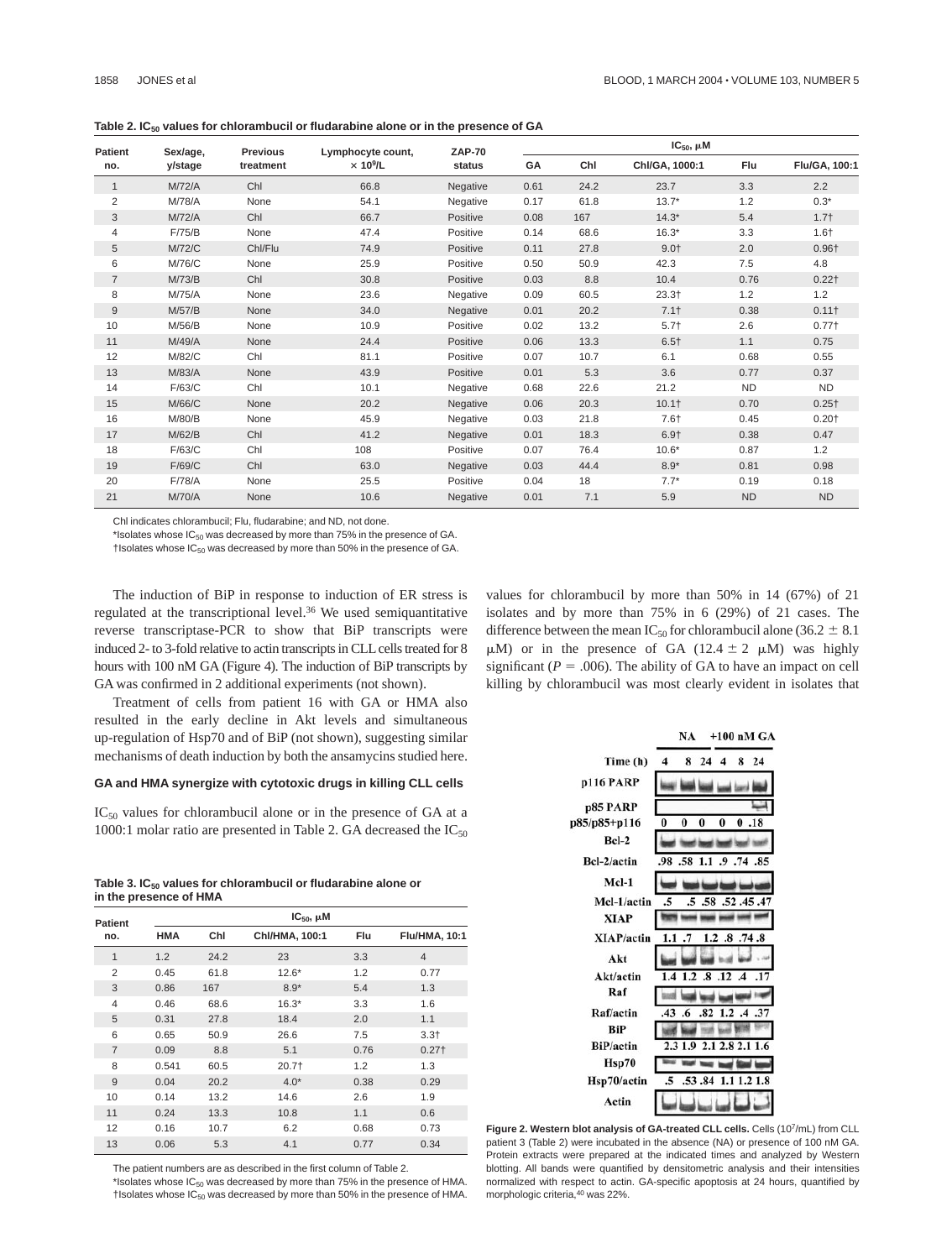

**Figure 3. Western blot analysis of GA-treated CLL cells.** Cells from CLL patient 20 were incubated in the absence (NA) or presence of 100 nM GA. Protein extracts were prepared at the indicated times and analyzed by Western blotting. GA-specific apoptosis was 26% at 24 hours.

were relatively resistant to this cytotoxic drug; in isolates with an  $IC_{50}$  more than 35  $\mu$ M, this parameter was decreased by more than 50% in 6 of 7 and by more than 75% in 5 of 7 cases.

Synergistic interactions between chlorambucil and GA, resulting in CI values below 0.9, were seen in 12 (57%) of 21 cases at drug concentrations that induced 50% or 75% cell killing, increasing to 16 (76%) of 21 cases under conditions of 90% killing (Figure 5A). At the 50% level of killing, 4 of 21 cases gave CI values more than 1.1, indicative of antagonistic interactions between the 2 drugs. Of these 4 cases, one showed an  $IC_{50}$  for chlorambucil alone of 20.2  $\mu$ M and the remaining 3 of less than 10  $\mu$ M, again suggesting that synergistic interactions between the drugs were more pronounced in CLL isolates that were relatively resistant to chlorambucil alone.

GA decreased the  $IC_{50}$  values for fludarabine by more than 50% in 9 (47%) of 19 isolates and by more than 75% in only 1 (5%) of 19 cases (Table 2). The difference between the mean  $IC_{50}$  for fludarabine alone  $(1.8 \pm 0.4 \mu M)$  or in the presence of GA  $(1.0 \pm 0.3 \,\mu\text{M})$  was not statistically significant (*P* = .14; n = 19). Nevertheless, analysis of CI values showed that clear synergistic interactions between fludarabine and GA were evident in 11 (58%) of 19 isolates at drug concentrations inducing 50% cell killing, increasing to 16 (84%) of 19 and 17 (89%) of 19, respectively, under conditions where 75% and 90% cell killing were achieved (Figure 5B).

Combinations of HMA with either chlorambucil or fludarabine also resulted in reductions of the  $IC_{50}$  for each cytotoxic drug (Table 3) and in evidence of synergistic interaction (Figure 5C-D), albeit in a smaller proportion of isolates than in the case of GA. CI values pertaining to these combinations suggested that synergistic interactions became more pronounced at drug concentrations that resulted in higher levels of cell killing (Figure 5C-D). However, when data for CLL isolates 1 to 13 were compared, the degree of synergy observed using combinations of chlorambucil or fludarabine with HMA was significantly less than that observed when either cytotoxic drug was combined with GA. For example, at drug concentrations that resulted in 90% cell killing, the mean CI for chlorambucil plus GA( $0.5 \pm 0.11$ ) was significantly lower ( $P = .05$ ) than the mean CI for chlorambucil plus HMA  $(0.8 \pm 0.14)$ . Likewise, combination of fludarabine with GA resulted in a mean CI of  $0.33 \pm 0.03$ , whereas fludarabine plus HMA gave a higher mean value of  $0.74 \pm 0.16$  ( $P = .02$ ).

We observed no statistically significant differences in the  $IC_{50}$ values for chlorambucil or fludarabine alone, or in the CI values pertaining to interactions of either of these drugs with GA, when CLL patients were stratified according to ZAP-70 status or treatment history (not shown).

### **Cell killing by GA and HMA is not dependent on p53 elevation**

Induction of apoptosis by chlorambucil was associated with the progressive up-regulation of p53, which was maximal at 24 hours of incubation (Figure 6). However, whereas GA alone induced PARP cleavage at 24 hours, this was not preceded by p53 elevation. Apoptosis induction by HMA was also independent of p53 stabilization (not shown). However, treatment with GA and chlorambucil resulted in a substantially earlier peak of p53 elevation (Figure 6). It is therefore plausible that facilitation of p53 induction following DNA damage induction by chlorambucil may account in part for the ability of GA to synergize with chlorambucil in inducing the apoptotic killing of CLL cells.

# **Discussion**

The results here show for the first time that the ansamycin antibiotics GA and HMA induce apoptotic killing of CLL cells in vitro. The  $IC_{50}$  for the killing of the majority of CLL isolates by GA was below 0.1  $\mu$ M, in contrast to the much higher concentrations (approximately  $5 \mu M$ ) required for apoptosis induction of bcr-ablexpressing leukemia cell lines.47

GA showed greater selectivity against CLL cells than did HMA. Whereas nonmalignant B lymphocytes were as sensitive as CLL cells to GA, both normal T lymphocytes and T cells present in CLL cell isolates were significantly less sensitive. Several recent studies have identified drugs that show selectivity toward CLL cells compared to normal T cells.13-23 However, the actions of these agents on bone marrow progenitor cells was not investigated. Importantly, we have shown here that GA did not induce apoptosis of CD34<sup>+</sup> progenitor cells from normal bone marrow and may even confer a modest cytoprotective effect.

GA treatment of CLL cells resulted in the up-regulation of Hsp70 and BiP, consistent with the interpretation that the actions of



**Figure 4. Induction of BiP transcripts by GA.** CLL cells were incubated for 8 hours in the absence (NA) or presence (GA) of 100 nM GA. RNA was prepared and analyzed by reverse transcriptase–PCR for actin and BiP transcripts. Following amplification for the indicated cycles, products were fractionated on an agarose gel, stained with ethidium bromide, and visualized using a UV transilluminator.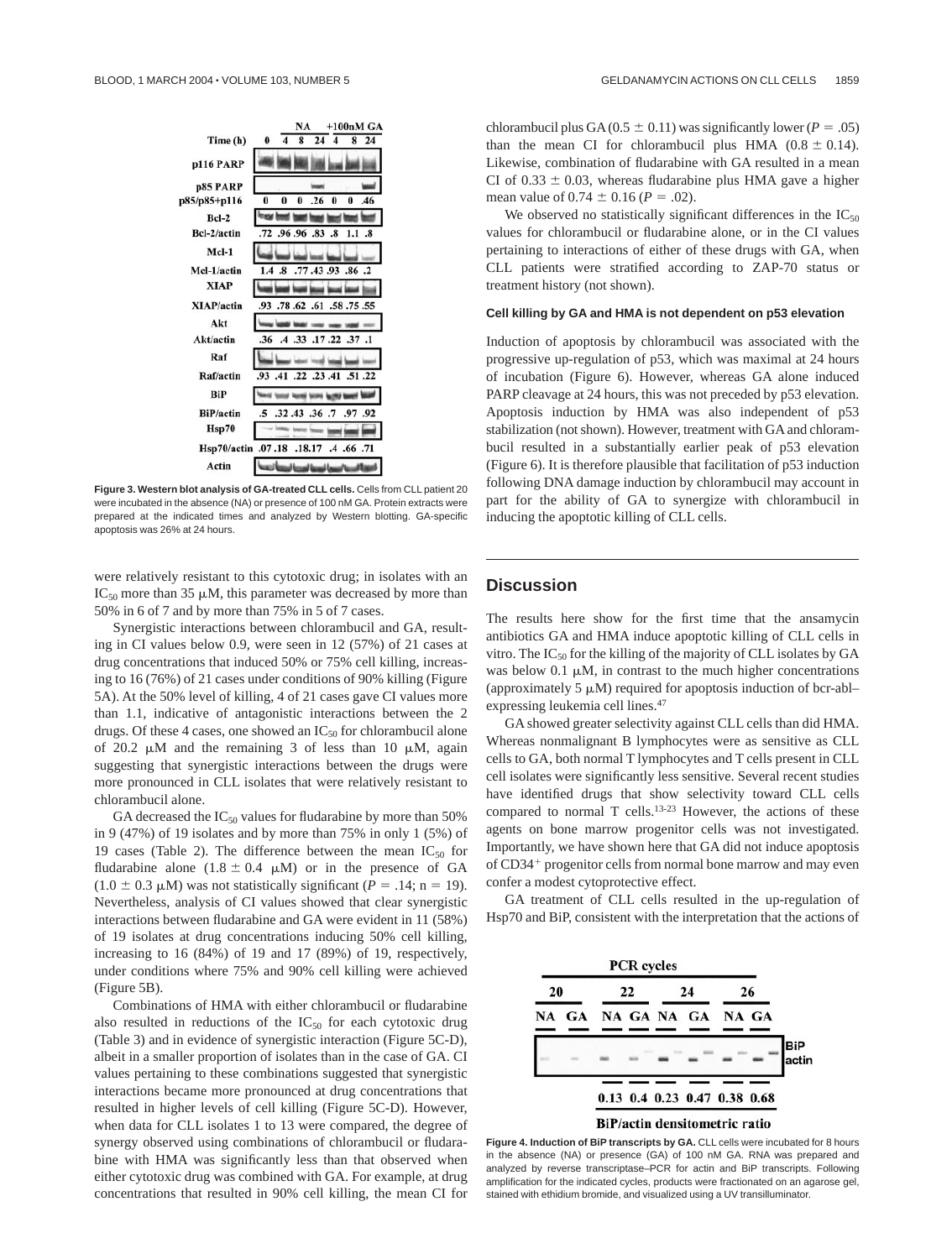![](_page_5_Figure_2.jpeg)

**Figure 5. CI values for combinations of ansamycin antibiotics and cytotoxic drugs.** CI values for the drug combinations shown were computed under conditions where 50%, 75%, or 90% cell killing was achieved. Median CI values are shown by solid bars. The dotted lines identify CI values between 0.9 and 1.1, which were considered to indicate additive drug interactions. Values above 1.1 indicate antagonism, whereas values below 0.9 suggest synergy. (A) Chlorambucil/GA (1000:1). (B) Fludarabine/GA (100:1). (C) Chlorambucil/HMA (100:1). (D) Fludarabine/HMA (10:1).

this ansamycin on CLL cells are primarily the consequence of its ability to inhibit the chaperone functions of Hsp90 or GRP94 or both. Cellular levels of the Akt protein kinase were rapidly decreased in the majority of CLL isolates following treatment with GA. Maintenance of Akt in a correctly folded state is highly dependent on Hsp90,<sup>31</sup> suggesting that down-regulation of this protein, a key mediator of the survival of CLL cells,<sup>46</sup> may contribute significantly to the mechanism of ansamycin-induced killing. However, it is possible that down-regulation of other client proteins of Hsp90 or GRP94 may also contribute to apoptosis induction.

Paradoxically, inhibition of chaperone proteins may in some instances block apoptosis induction. Hsp70 inhibits cell death by blocking recruitment of procaspase 9 to the Apaf-1 apoptosome, <sup>48</sup> whereas BiP may inhibit caspase activation directly.<sup>49</sup> Therefore, inhibition of Hsp90 and GRP94 by GA and the resulting upregulation of Hsp70 and BiP, respectively, may, in some cellular contexts, override the proapoptotic consequences of chaperone inhibition discussed. It is plausible that the ability of GA to protect  $CD34<sup>+</sup>$  bone marrow progenitors from spontaneous apoptosis in culture may be mediated by this mechanism. However, the low numbers of progenitor cells available for study precluded the direct analysis of Hsp70 and BiP induction by GA. It is also possible that antiapoptotic actions of stress-induced chaperones may contribute to the antagonistic interactions between ansamycins and cytotoxic drugs observed in a minority of CLL isolates.

Both GA and HMA synergized with chlorambucil and fludarabine in inducing the killing of a significant proportion of CLL isolates. However, higher degrees of synergy were observed using GA than with HMA. The CI value for each of the pair-wise drug interactions decreased, indicating increasing synergy, as the percentage of cell killing increased. Therefore, ansamycins may be of value in decreasing the doses of cytotoxic drugs required to obtain high levels of killing of the malignant cells. For example, whereas 514  $\mu$ M chlorambucil was required to achieve 90% killing of the cells from patient 3, the same level of death was obtained with 40  $\mu$ M chlorambucil when combined with 0.04  $\mu$ M GA, giving a dose

![](_page_5_Figure_7.jpeg)

**Figure 6. Western blot analysis of CLL cells treated with chlorambucil and GA.** Cells were incubated with 40  $\mu$ M chlorambucil (Chl), 100 nM GA, or a combination of the 2 drugs. Cells were lysed at the indicated times and analyzed by Western blotting.

reduction index<sup>42</sup> of 12.8. Therefore, coadministration of ansamycins may allow substantial reductions in the doses of the cytotoxic drugs required to achieve substantial cell killing in vivo. Significantly, the potential for reduction of doses of cytotoxic drugs were most evident in patients whose malignant cells were relatively resistant to the latter agents.

Neither GA nor HMA resulted in elevation of p53, suggesting that CLL cell killing by these agents was not dependent on this pathway. However, we observed that coincubation with GA substantially accelerated the up-regulation of p53 by chlorambucil. It is therefore possible that facilitation of chlorambucil-induced p53 up-regulation by GA may contribute to the observed synergy between these drugs.

Although ansamycins have recently attracted considerable interest as potential anticancer agents, hepatotoxicity is often the dose-limiting factor in their clinical application. However, weekly administration of high-dose ansamycins is better tolerated than chronic exposure to lower doses.31 We have shown here that GA pulses at low nanomolar concentrations and as short as 4 hours in duration were sufficient to induce substantial apoptosis of CLL cells. It is therefore plausible that suitable treatment schedules may be devised that exploit the selectivity and potency of GA while minimizing its toxic side effects.

Toxic actions of ansamycins unrelated to their ability to inhibit chaperone proteins may be conferred by their quinone moieties.<sup>50</sup> Therefore, efforts are underway to exploit ansamycins as guide compounds for the synthesis of novel cancer therapeutic agents showing lower collateral toxicity. A derivative of the compound PU3, which lacks the quinone moiety, has recently been synthesized. This drug inhibits chaperone proteins at submicromolar concentrations, selectively depletes their client proteins, and is freely soluble.51 Novel drugs that combine selectivity for chaperone proteins with reduced toxic side effects compared to ansamycins may therefore be of value in future CLL therapy.

In conclusion, the studies reported here identify ansamycins as potential therapeutic agents that induce apoptosis of CLL cells in both ZAP<sup>+</sup> and ZAP<sup>-</sup> subtypes of the disease. The relative resistance of T lymphocytes and of CD34<sup>+</sup> bone marrow progenitors to GA, the ability of this ansamycin to induce p53-independent apoptosis following brief exposures, and its ability to synergize with conventional cytotoxic drugs suggest that further evaluation of GA and of novel inhibitors of chaperone proteins may result in their therapeutic application in the treatment of CLL.

## **Acknowledgments**

We thank Dan Rowe for BiP primer sequences and Robert Anderson for a gift of cytokines.